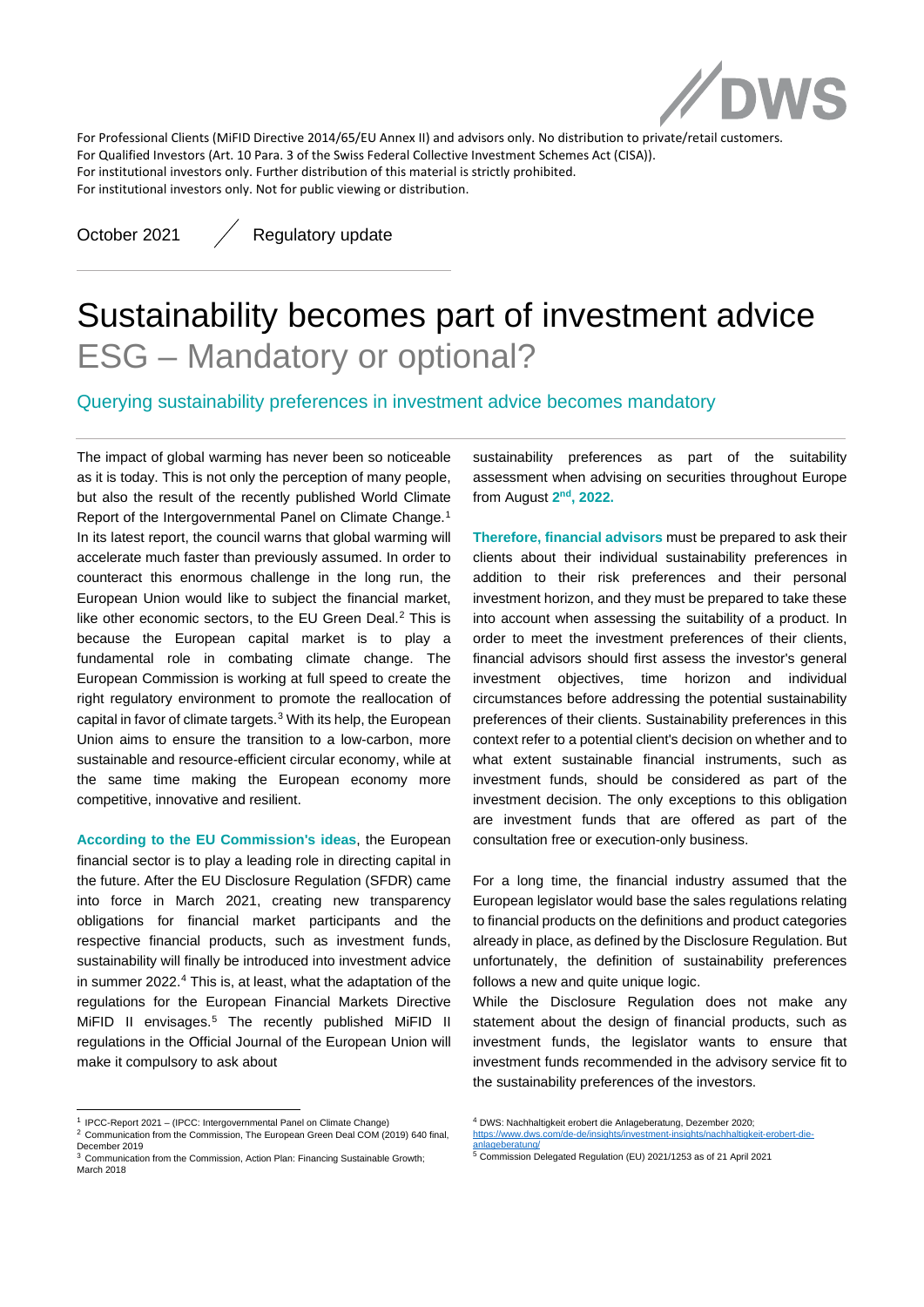In the future, therefore, potential investors will be allowed to decide whether and, if so, to what extent any of the following criteria should be taken into account, when it comes to their investment decision:

## **Categories for sustainable investment funds[6](#page-1-0)**

# **1 | EU taxonomy**

Financial instruments with a minimum proportion of environmentally sustainable investments as defined in the Taxonomy Regulation[.7](#page-1-1) The minimum proportion of taxonomy compliant investments is to be determined by the (potential) investor.

# **2 | Sustainable investments**

Financial instruments with a minimum share of sustainable investments as defined by the Disclosure Regulation. $8$  The minimum proportion of sustainable investments is to be determined by the (potential) investor.

# **3 | Principal Adverse Impact (PAI)**

Financial instruments that consider the most significant adverse impacts on sustainability factors. Qualitative and quantitative elements are to be determined by the (potential) investor.

*\_\_\_\_\_\_\_\_\_\_\_\_\_\_\_\_\_\_\_\_\_\_\_\_\_\_\_\_\_\_\_\_\_\_\_\_\_\_\_\_\_\_\_\_\_\_\_\_*

**In the future**, the three categories mentioned above will not only be decisive for the design of investment funds but will also play an essential role in the investment advice. Hereafter, investors will have to be asked about their sustainability preferences in accordance with these three categories. If investors express sustainability preferences in this regard, these must be reflected accordingly in the investment strategy of the investment fund offered.

### **EU taxonomy**

A lack of minimum standards and a lack of consistent frameworks have made it very difficult for investors to recognize whether their own portfolio pursues ecologically sustainable goals in the past. With the EU taxonomy, it should become easier for investors in the future to determine the minimum proportion of ecologically sustainable investments in their portfolios.

At the same time, the EU taxonomy aims to promote investments in favor of climate-friendly projects and companies. For this purpose, a cross-sectoral catalog of criteria for companies is used to define which economic activities contribute to achieve the EU's environmental goals.[9](#page-1-0) These can be used to determine whether economic activities are environmentally sustainable.

Therefore, the following environmental objectives have been established:

#### $\frac{1}{2}$ **Climate change mitigation**

#### 喔 **Climate change adaptation**

- Sustainable use and protection of water and marine  $\mathbf{A}$ resources
- 叠 Transition to a circular economy
- वि Pollution prevention and control
- Protection and restoration of biodiversity and Ŏ ecosystems

The specific technical assessment criteria to help achieve the environmental goals of **climate change mitigation** and **climate change adaptation** were published in June 2021. The technical requirements for the missing four environmental goals will take some time to be published. At this point, the EU taxonomy covers economic activities of about 40 percent of listed companies in sectors that account for nearly 80 percent of direct greenhouse gas emissions in Europe.[10](#page-1-3) These sectors include, for example, energy, forestry and agriculture, manufacturing, transport and buildings.

Due to the current lack of transparency on the company side and the associated limited data availability for asset managers, but also due to still outstanding evaluation criteria, taxonomy-compliant investments will most likely initially represent only a very small share of sustainable investments in investment funds.

# **Sustainable investments**

While the EU taxonomy currently focuses only on ecological aspects, the concept of sustainability as defined in the Disclosure Regulation is much broader. Thus, in addition to ecologically economic activities, investments that pursue a social goal also count as sustainable.

# **Examples of social factors**

- Consideration of human rights
- $\checkmark$  Prohibition of child and forced labor
- $\checkmark$  Health and safety in the workplace
- $\checkmark$  Fair working conditions and appropriate remuneration

The United Nations Sustainable Development Goals or socalled SDGs are broadly defined and therefore well suited to

<span id="page-1-0"></span> $6$  Commission Delegated Regulation (EU) 2021/1253 as of 21 April 2021

<span id="page-1-1"></span><sup>7</sup> Investments according to article 2 (1) Regulation (EU) 2020/852 of the European Parliament and of the Council <sup>8</sup> Investments according to article 2 (17) Regulation (EU) 2019/2088 of the European

<span id="page-1-3"></span><span id="page-1-2"></span>Parliament and of the Council

<sup>9</sup> Commission Delegated Regulation of 4.6.2021 supplementing Regulation (EU) 2020/852 of the European Parliament and of the Council

<sup>10</sup> European Commission – Press release, Sustainable Finance and EU Taxonomy: Commission takes further steps to channel money towards sustainable activities; April 2021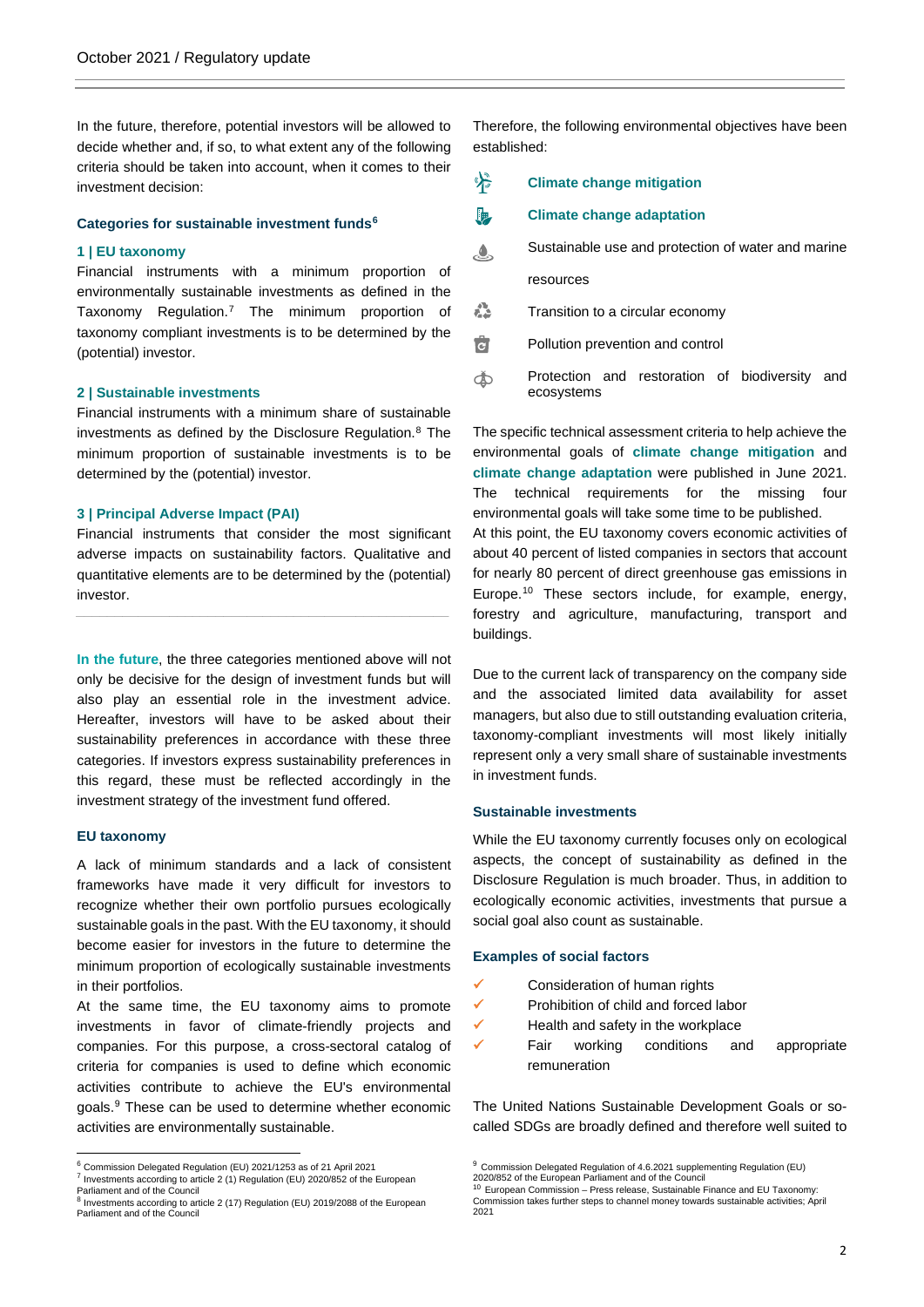show investors the sustainability contribution of a company. For example, company revenues can be allocated as follows:

| <b>Basic Supply</b>        | 2 ZERO<br>، (                                  | GOOD HEALTH<br>And Well-Being                       | QUALITY<br>EDUCATION<br>4 | <b>CLEAN WATER</b><br>6 |
|----------------------------|------------------------------------------------|-----------------------------------------------------|---------------------------|-------------------------|
| <b>Green Planet</b>        | AFFORDABLE AND<br>CLEAN ENERGY                 | <b>RESPONSIBLE</b><br>CONSUMPTION<br>AND PRODUCTION | <b>14 LIFE BELOW</b>      | 15 LIFE                 |
| <b>Sustainable society</b> | <b>DECENT WORK AND</b><br>Ω<br>FORNOMIC CROWTH | <b>SUSTAINABLE CITIES</b><br>AND COMMUNITIES        | 13 GLIMATE                |                         |
| <b>Equal opportunities</b> | 1 NO <sub>POVERTY</sub>                        | 5 ENDER                                             | <b>10 REDUCED</b><br>=    |                         |

**In the future,** it will be important for advisors to know what the minimum proportion of sustainable investments in investment funds is in order to be able to assess whether the fund offered meets the corresponding sustainability preferences of investors.

# **Adverse sustainability impacts**

Principal Adverse Impact (PAI) refers to the legislator's goal of either reducing or completely avoiding investments that significantly harm either environmental or social goals.

In order to show the adverse sustainability impacts, specific indicators have been defined in the latest Draft Disclosure Regulation, which are intended to make it possible to measure, consider and avoid negative environmental and social factors.

Sustainability indicators include, for example:

| CO <sub>2</sub> | Greenhouse gas emissions                    |
|-----------------|---------------------------------------------|
| l 4             | Energy intensity and efficiency             |
| ڻ               | Water consumption                           |
| Ġ               | Percentage of environmentally harmful waste |
| 전출조             | Social and employer issues                  |
|                 | Respect for human rights                    |
|                 | <b>Biodiversity</b>                         |

**For investment funds,** it means ensuring that the indicators are considered as a binding element in the investment strategy.

There are different approaches to ensure that the principal adverse impact is considered. Company- or sector-specific exclusions, for example, can help to reduce adverse sustainability impacts in the portfolio. For example, potentially excluding companies that emit a lot of  $CO<sub>2</sub>$  or targeting investments in companies that produce less  $CO<sub>2</sub>$  compared to other companies can improve the relative carbon footprint of an investment fund.

Another way to consider adverse sustainability impacts and reduce them in the long term is through proxy voting, as well as corporate governance engagement. Both aim to accompany companies on their sustainability path through dialog and to represent the sustainability interests of fund investors with the help of active voting at annual general meetings. Regarding the adverse sustainability impacts, this allows specific CO<sub>2</sub> reduction targets, energy efficiency measures or employee concerns to be addressed in dialog with the respective companies and specific measures to be defined if necessary.

Another possible approach to consider adverse sustainability impacts is a best-in-class approach, specifically designed for this purpose. The idea is to exclude companies which, measured against the above sustainability indicators, not only have worse sustainability scores in absolute terms, but also in relative terms, than comparable companies in the respective sector.

# **German minimum standard on sustainability**

In order to be able to offer investors the appropriate investment funds in the future, there is a need for consistent rules and comprehensible definitions of how funds can reflect the sustainability preferences of investors. The provided sales regulations outlined in the MiFID II regulations do not make any concrete statements on implementation in the respective investment strategies for investment funds. The challenge is therefore to implement the regulatory requirements in such a manner that investors ultimately understand how their own sustainability preferences can be considered in their investment decision.

A key building block here is a joint minimum standard of the German banking and asset management industry, with regards to the MiFID target market. This joint industry standard is currently being supplemented with a common understanding of sustainability and can be used in the future as a framework for the design, selection and distribution of sustainable investment funds in Germany. At the same time, this is intended to define uniform minimum requirements for sustainable investment funds.

The minimum standard thus created is intended to provide a certain degree of orientation and security for financial market participants, such as distributors, in Germany.

**One thing is also clear:** investment advisors cannot have any interest in marketing investment funds as sustainable if, for example, they invest in companies that commit serious violations of international human rights.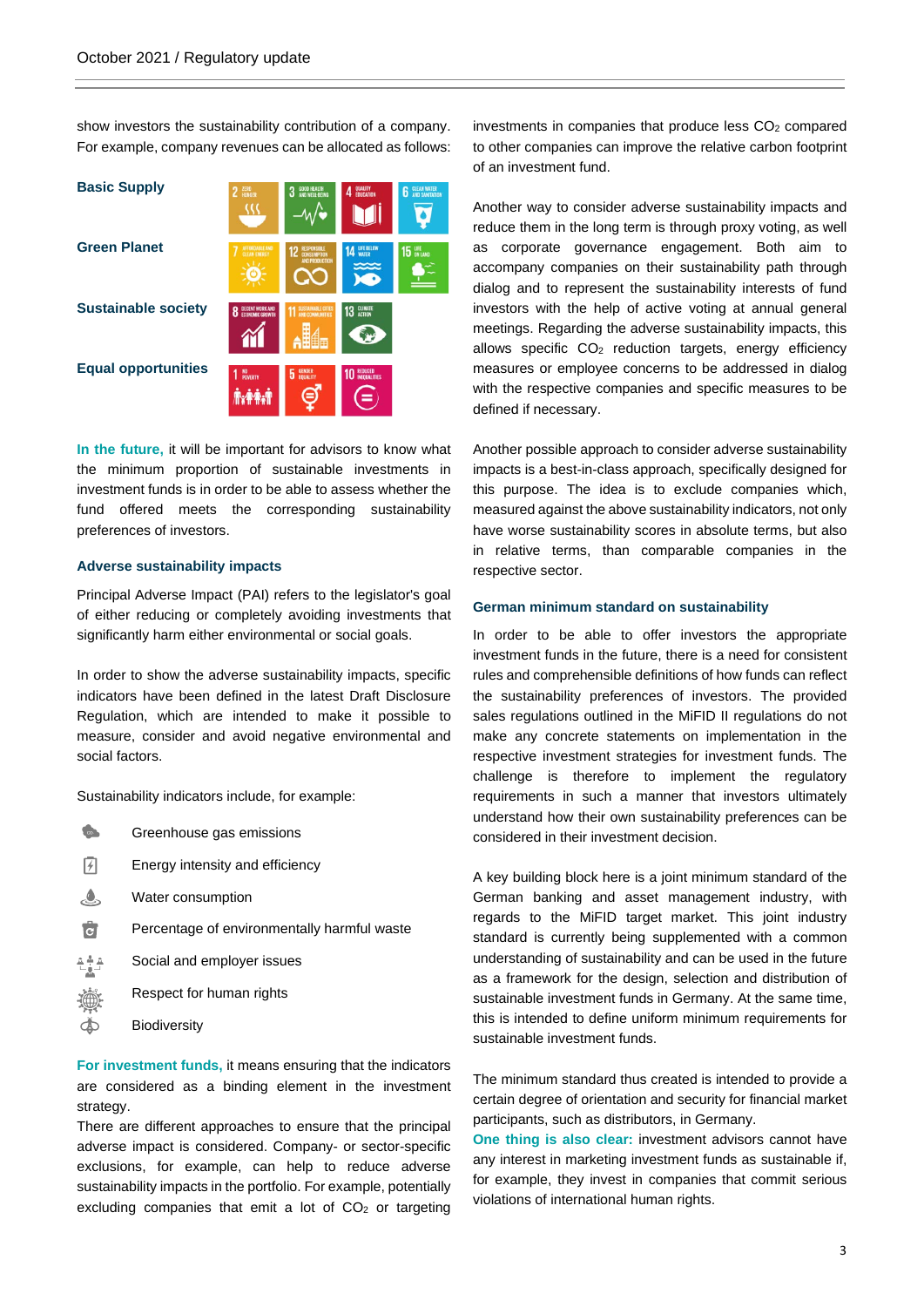# **Challenges for advisors**

In the future, investors will be allowed to decide whether they want sustainability aspects to be considered in their investments. **If sustainability preferences are expressed, the greatest challenge in the future will be to fulfill the investor's wishes with the help of the appropriate investment fund.**

In order to determine which funds, match the investor's individual sustainability needs, the advisor must decide whether and, if so, which of the three categories apply in terms of sustainability preferences. This will present investment advisors with the challenge of selecting investment funds that take into account not only the financial needs but also the corresponding sustainability preferences of the clients.

In view of a rapidly increasing number of "sustainable funds" on the market, it will be more important in the future to keep the different legal frameworks in mind. Of particular note when it comes to the product selection is the fact that the Disclosure Regulation and the MiFID II regulations **are not aligned with each other**. After all, there is no guarantee that investment funds that pursue an ESG strategy within the meaning of the Disclosure Regulation meet the sustainability preferences of the investor.

Finally, it may also be the case that the sustainability preferences of investors do not match with the product offering of the advisor. In this case, the legislator allows deviations. If investment advisors recommend investment funds that do not match the investor's sustainability preferences, they should explain to their clients or potential clients the reasons why they do not do so and document the relevant justification.

# **Conclusion**

**Almost 4 years** after the publication of the EU Action Plan on Financing Sustainable Growth, sustainability is finally moving into investment advice as an integral part of the suitability test. With this, the European Union not only creates binding rules for financial advisors, but also underlines its ambitions in the fight against climate change and sets a clear signal for the reallocation of capital in favor of sustainable investments.

**This shows very clear,** it is time to act and put the current sales and business model to the test. After all, from August **2nd, 2022,** investors will decide whether and to what extent sustainability preferences should be included in their investment decision. By then, not only will the sales strategy have to be defined, the advisory process adapted, the IT programmed accordingly, and the staff trained, but also the appropriate investment fund will have to be on the shelf.

Some financial sales organizations have already started this exercise and are already actively inquiring the sustainability preferences of their clients.

This could be one reason for the high inflows into ESG funds in Germany over the last year. According to the report, **more than 22 billion Euros** flowed into sustainable mutual funds in Germany in the 1st half of 2021, which is more than in the entire year 2020: (20.6 billion euros).<sup>[11](#page-3-0)</sup>

It can be assumed that the mandatory query of sustainability preferences in investment advice is likely to further fuel the already strong demand for sustainable investment funds in the coming years.

However, at this time it is not possible to estimate how sustainability preferences will be queried in practice and how investment funds will develop in this respect. Only by taking these developments into account financial advisors will be able to offer the right funds for their clients' sustainability preferences in the future.

**Finally, it remains to be seen** whether, with the help of the newly created sales regulations, the necessary capital can be shifted to ensure the transition of the European Union to a low-carbon, sustainable and resource-friendly circular economy and, at the same time, to make the European economy competitive, innovative and resilient. In the end it is still the investors decision to decide how and where to invest their money.

<span id="page-3-0"></span><sup>11</sup> BVI Statistics, as of June 2021